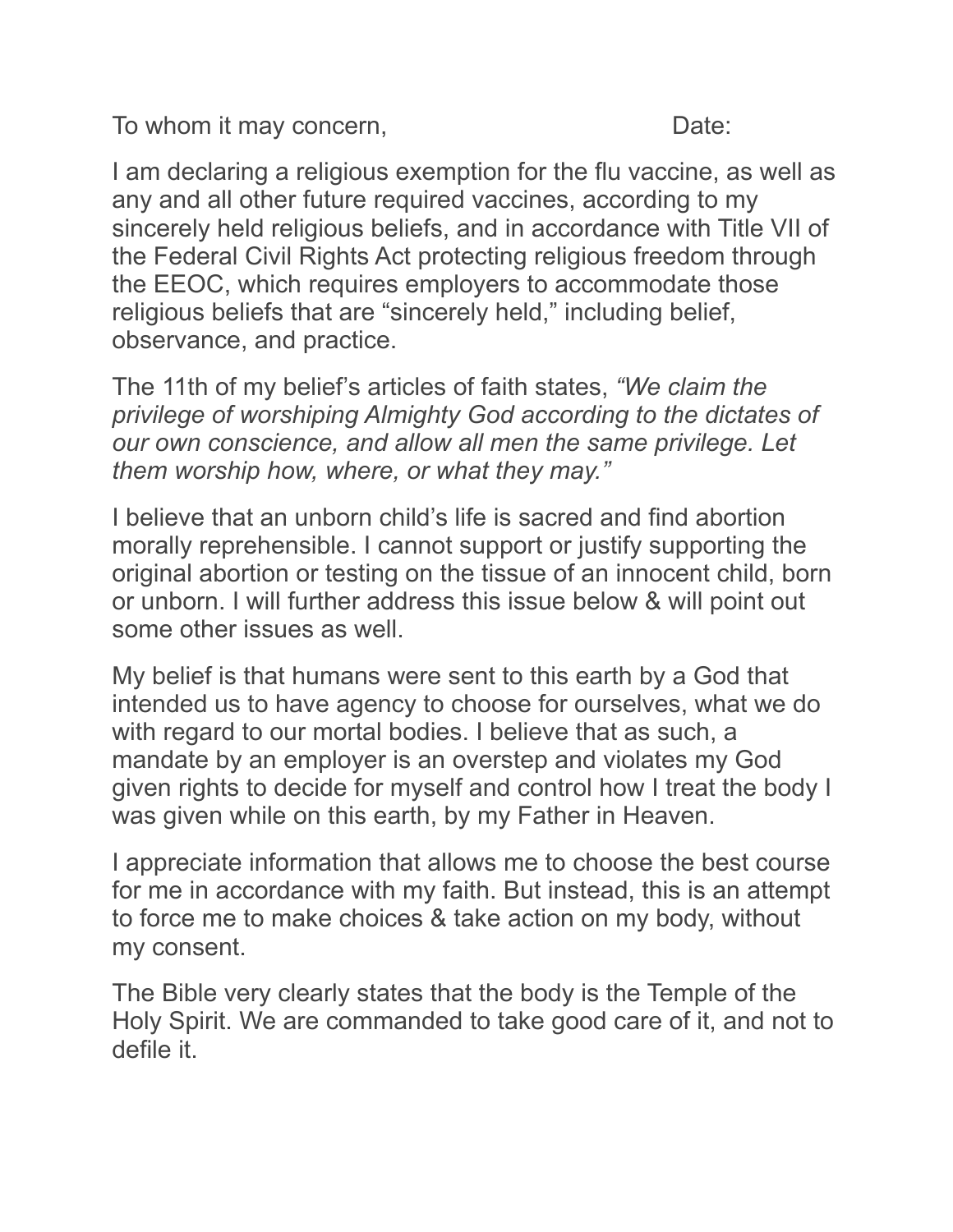Please refer to 1 Corinthians 6:19-20, 2 Corinthians 5:10, and 2 Corinthians 7:1, Proverbs 6:16-17.

Leviticus 11:47 tells us to *make a difference between the unclean and the clean*... and the Bible also outlines the fact that *God created the body both "Fearfully and wonderfully*." Psalm 139:13-16.

(For those of the LDS faith) - In my faith's further scripture of Doctrine & Covenants, which lays out our code of health and outlines taking pure & natural substances into the body, it states, *"Behold, verily, thus saith the Lord unto you: In consequence of evils and* 

*designs which do and will exist in the hearts of conspiring men in the last days, I have warned you, and forewarn you, by giving unto you this word of wisdom by revelation... And all saints who remember to keep and do these sayings, walking in obedience to the commandments, shall receive health in their navel and marrow to their bones; and shall find wisdom and great treasures of knowledge, even hidden treasures; and shall run and not be weary, and shall walk and not faint."* 

*We are taught through this health code that we "should not use any harmful or addictive substances"*... thus further confirming my responsibility to God, to avoid products that blatantly fit this category, and to continually work toward avoiding any and all other harmful substances that I may learn of in the future.

These vaccines (by the very disclosure of the vaccine manufacturers) contain carcinogens, neurotoxins, animal viruses, animal blood, allergens, heavy metals, genetically modified organisms, and in many cases aborted fetal cell debris.

In 2011, the U.S. Supreme Court agreed with Congress's conclusion in 1986, that: vaccines are "unavoidably unsafe." In addition, taking the flu vaccine (and others) which contain toxic & genetically modified ingredients, actually makes modifications to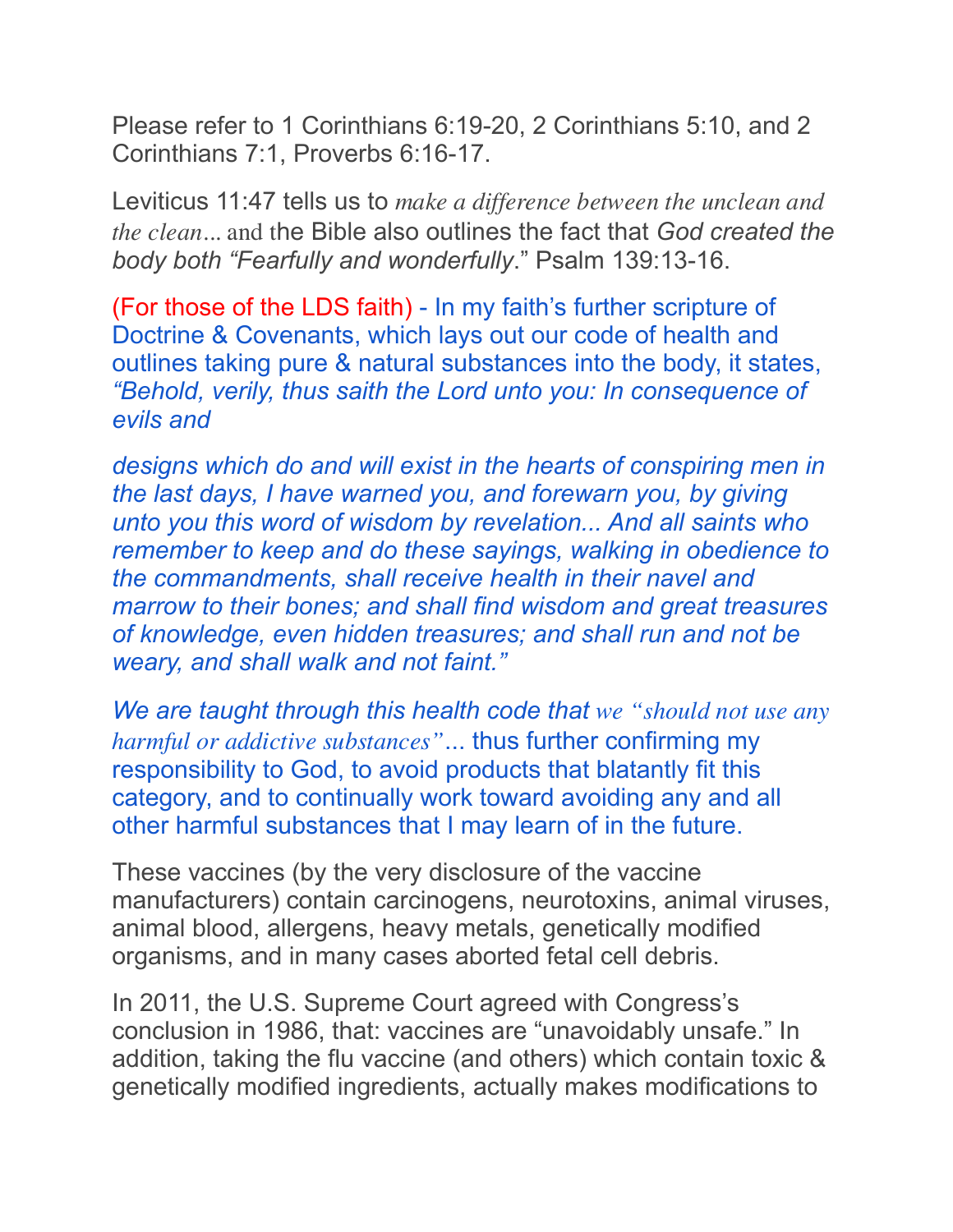the body through the introduction of foreign substances, thus constituting an attempt to superfluously modify the internal mechanisms of the human body.

This, in essence, would be trying to improve or alter what God made perfectly (literally assuming the position of God), which is clearly a sinful practice.

Again, this utilization constitutes an unbiblical practice by altering and/or harming the body, ESPECIALLY through means of injection (which enters the bloodstream), which is an unnatural mechanism for introducing [toxic] ingredients into the body and tainting the blood, our lifeline.

Partaking in a vaccine produced with and/or made from aborted fetuses makes me complicit in an action that offends my religious faith. As such, and in addition to the toxic ingredients & excipients they all contain, I cannot, in good conscience and in accord with my deeply held religious beliefs, participate.

In addition, any coerced medical treatment goes against my religious faith and the right of conscience to control one's own medical treatment, free of coercion or force.

Equally, compelling any employee to take any vaccine, subjects the employer to substantial liability risk, including liability for any injury the employee may suffer from the vaccine now or in the future.

Three important points:

*First,* informed consent is the guiding light of all medicine, in accord with the Nuremberg Code of 1947.

*Second,* the Americans with Disabilities Act proscribes, punishes and penalizes employers who invasively inquire into their employees' medical status and then treat those employees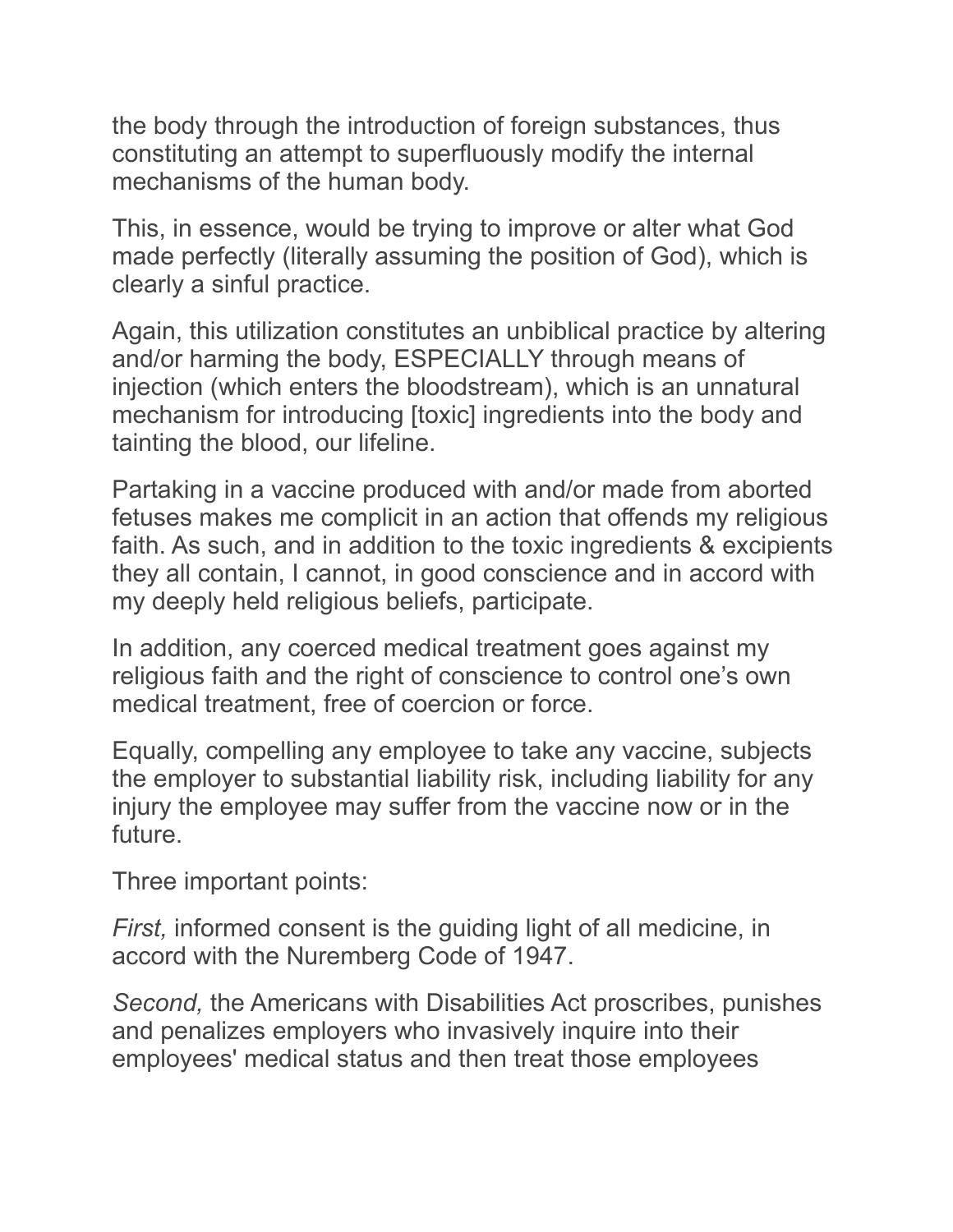differently based on their perceived medical status, as the many AIDS related cases of decades ago fully attest.

*Third,* international law, Constitutional law, specific statutes, and the common law of torts all forbid conditioning access to employment, education or public accommodations upon coerced, invasive medical examinations and treatment, unless the employer can fully provide objective, scientifically validated evidence of the threat from the employee and how no practicable alternative could possibly suffice to mitigate such supposed public health threat and still perform the necessary essentials of employment.

For instance, the symptomatic can be self-isolated. Hence, requiring vaccinations only addresses one risk: dangerous or deadly transmission, by the asymptomatic or pre-symptomatic employee, in the employment setting.

This right to refuse any forced injections, including the Covid-19 vaccine, implements the internationally agreed legal requirement of Informed Consent established in the Nuremberg Code of 1947. http://www.cirp.org/library/ethics/nuremberg/

As the Nuremberg Code established, every person must "be able to exercise free power of choice, without the intervention of any element of force, fraud, deceit, duress, overreaching, or other ulterior form of constraint or coercion; and should have sufficient knowledge and comprehension of the elements of the subject matter involved as to enable him to make an understanding and enlightened decision."

Conditioning continued employment upon participating in a medical experiment (which this is, because long term studies have not been performed) and demanding disclosure of private, personal medical information, may also create employer liability under other federal and state laws, including HIPAA, FMLA, and